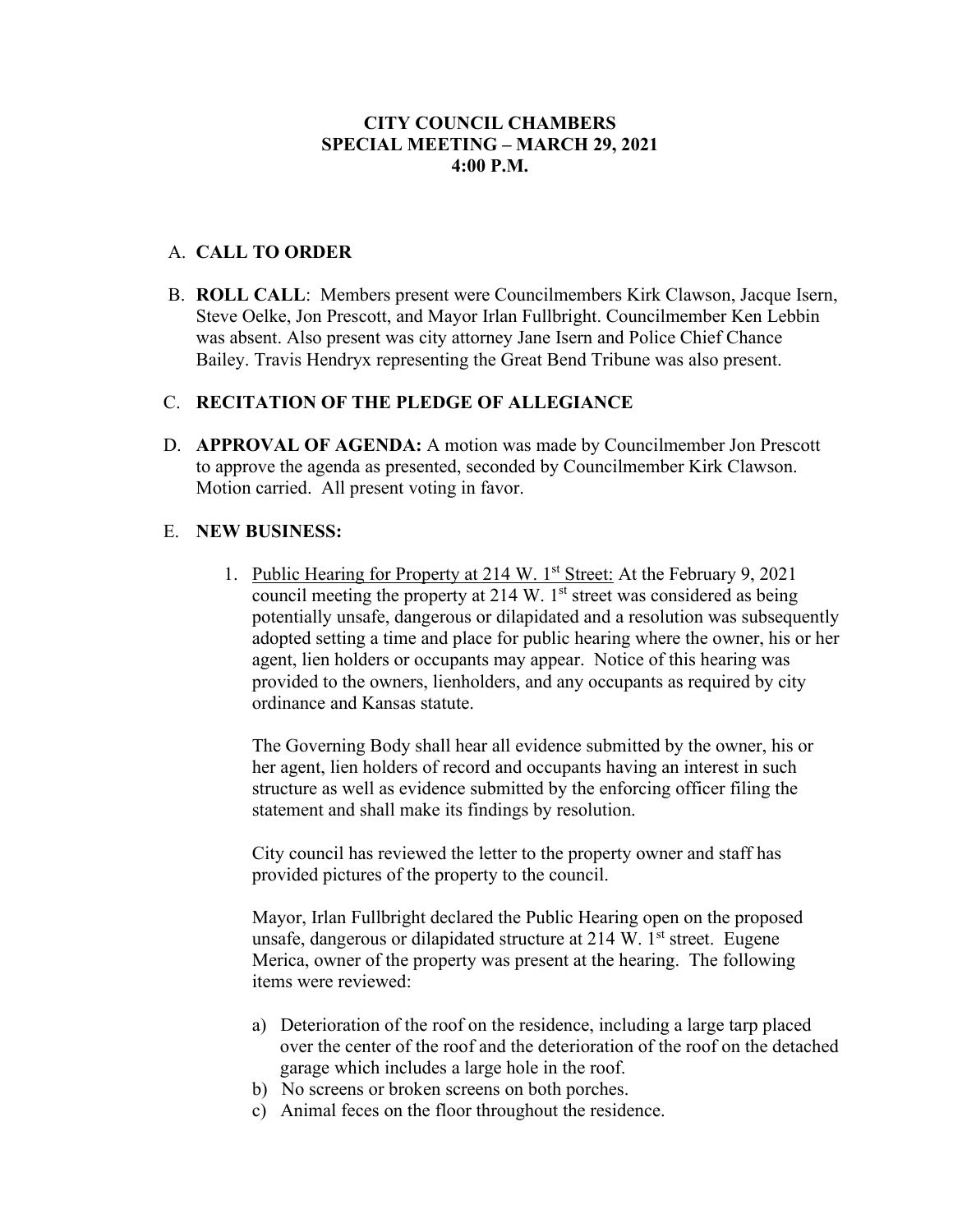- d) Oven was on with the oven door open apparently being used to heat the residence.
- e) Extension cords spliced in the house wiring and run to lights, switches and plug ins. Burn marks around some electrical outlets are visible.
- f) In the back of the residence a wooden pole with a piece of flat wood on top is being used to shore up collapsed rafters supporting the roof of the residence allowing the kitchen ceiling to cave in.
- g) Trash, dirty dishes, dirty clothes and food was found throughout the residence.
- h) Based on the condition of the bathroom it does not appear the tub or toilet is functioning.
- i) The residence is infested with insects including bed bugs.
- j) There is a large hole in the floor near the kitchen.

Property owner, Eugene Merica commented that he has been unable to repair the property because he is disabled and hasn't been able to hire anyone to make the needed repairs to the property.

After hearing comments from the property owner, Mayor Irlan Fullbright declared the public hearing closed.

2. Discussion of Consideration of Condemnation Resolution for 214 W. 1st: Presented to council was Resolution 032921, a resolution finding the structure located at 214 W. 1<sup>st</sup>, Ellinwood, Kansas to be an unsafe and dangerous structure and directing that the same be removed by the owner thereof, fixing a time for the removal by the owner and directing that should the owner fail to raze and remove said structure within the time limitation that the city cause the structure to be razed and removed.

A motion was made by Councilmember Kirk Clawson to adopt Resolution 032921, seconded by Councilmember Jon Prescott. Motion carried. All present voting in favor.

3. Humane Society Contract Changes: At the March 9, 2021 council meeting, council approved a contract with the Golden Belt Humane Society. After they received the signed contract and after a recent dog bite incident, they are requesting two changes to the contract. Presented to council was the new Animal Impoundment Agreement with Golden Belt Humane Society.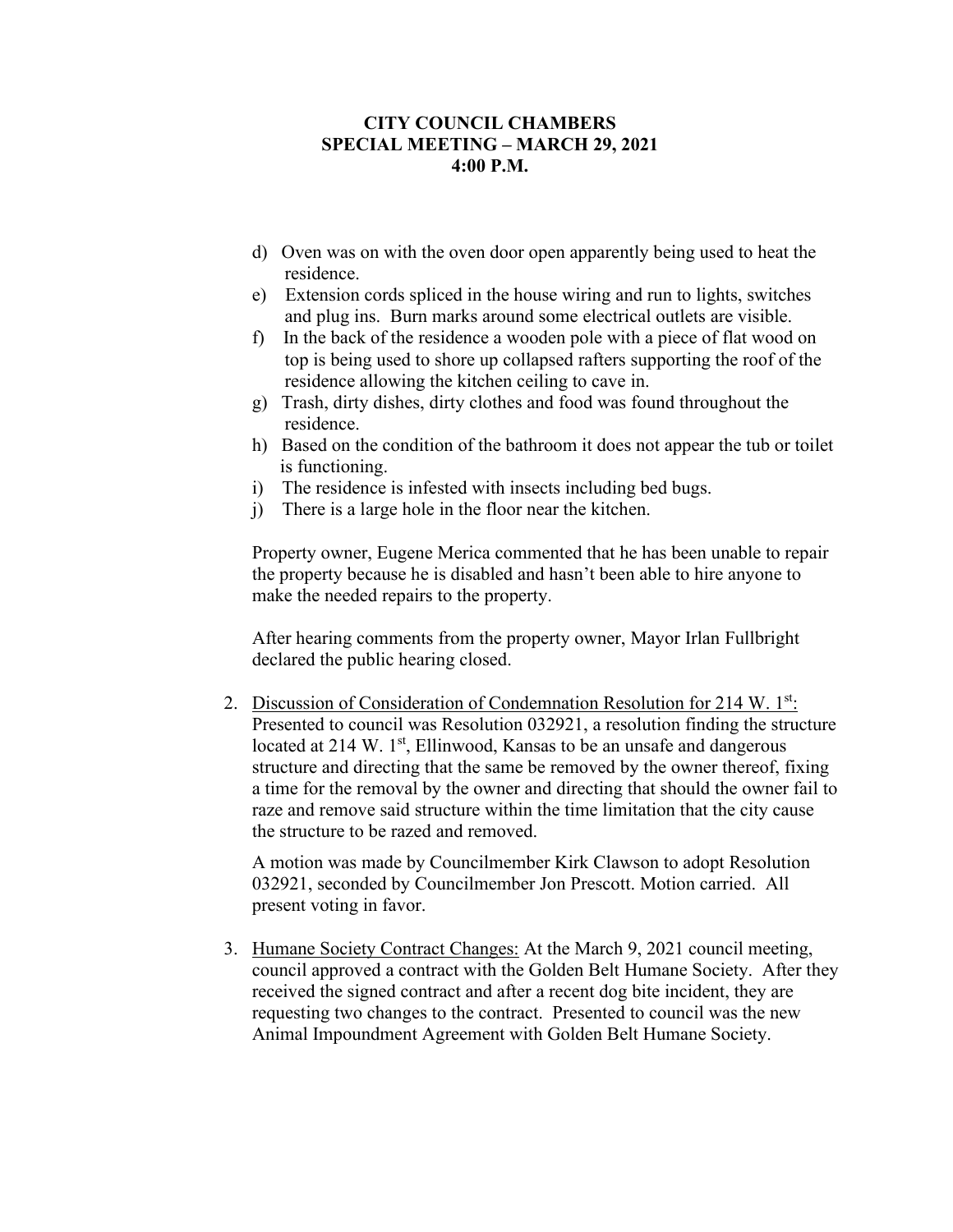A motion was made by Councilmember Jon Prescott to approve the updated Animal Impoundment Agreement with Golden Belt Humane Society, seconded by Councilmember Steve Oelke. Motion carried. All present voting in favor.

4. Agreement for Flood Control Property Acquisition: Presented to council was an Agreement for Temporary and Permanent Easement and Grant of Temporary and Permanent Easement between the City of Ellinwood and Arnold Reichuber, Jr. and Eleanora Reichuber. The agreement grants a permanent easement for a 60 foot wide strip of channel. The channel is to be excavated to determined elevation to assist in flood management. The payment for the permanent easement would be \$18,165 which is \$3,500 per acre for 5.19 acres. The channel will be planted to non-invasive grass and will be maintained by the City. The City has right of ingress and egress to work on the channel and maintain it. The agreement provides for payment for damaged crops for ingress, egress, or maintenance work. The agreement also provides for a temporary easement outside of the boundaries of the permanent easement for use during the terms of construction. The temporary easement is an area 100 feet on each side of the legal description and to run parcel to the same.

A motion was made by Councilmember Kirk Clawson to approve the Agreement for Temporary and Permanent Easement and Grant of Temporary and Permanent Easement and authorize Mayor Irlan Fullbright to execute the agreements with Arnold Reichuber, Jr. and Eleanora Reichuber, seconded by Councilmember Jacque Isern. Motion carried. All present voting in favor.

Councilmember Ken Lebbin arrived at the meeting at 4:30

5. February Energy Cost Discussion: Staff explained that during the February energy crisis the Kansas Power Pool had to use reserve funds to purchase power for member cities. At the recent KPP board meeting the board members voted to assess an additional \$.01 storm surcharge to all KPP member cities for 2 years or until the reserves are replenished. The February KPP bill with the \$.01 storm surcharge was \$128,018.70. If KPP would have billed the actual power costs, the energy cost adjustment would have been \$.25139 on 1,457,537 kwh's resulting in a total bill of \$470,175.51. Staff recommended passing on \$.01 ECA to city customers over the next 2 years, unless the KPP recoups their reserve funds quicker than anticipated.